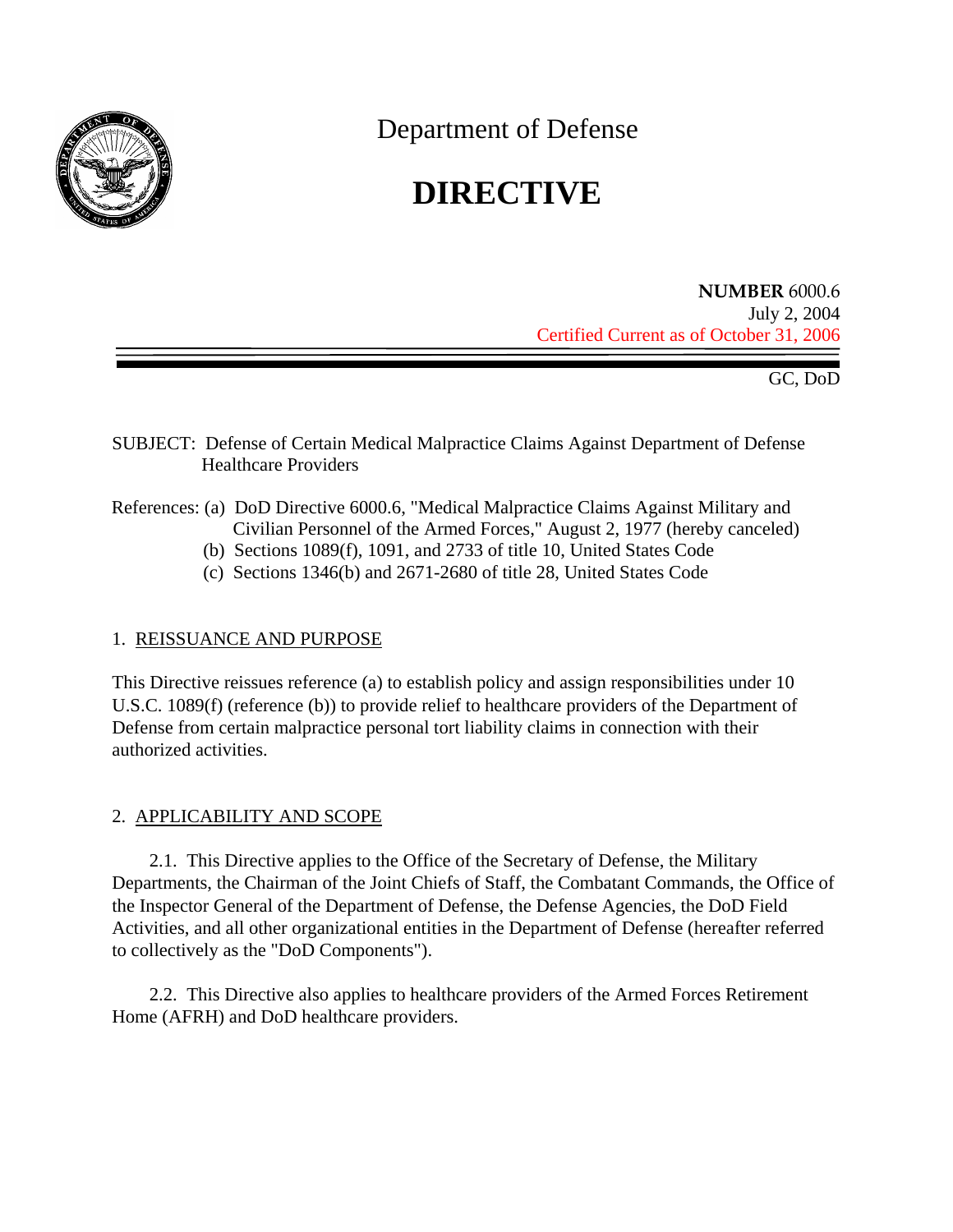# 3. DEFINITIONS

3.1. DoD Healthcare Provider. Any member of the Armed Forces, civilian employee of the Department of Defense, or personal services contract employee under 10 U.S.C. 1091 (reference (b)) authorized by the Department of Defense to perform healthcare functions. The term does not include any contract provider who is not a personal services contract employee.

3.2. Healthcare Functions. Medical, dental, and related healthcare activities, including clinical studies and investigations.

# 4. POLICY

It is DoD policy that:

4.1. The Department of Defense may, to the extent authorized by 10 U.S.C. 1089(f) (reference (b)), hold harmless or provide liability insurance for any DoD healthcare provider for damages for personal injury or death caused by such person's negligent or wrongful act or omission in connection with his or her authorized activities performing healthcare functions while assigned to a foreign country or detailed for service with other than a Federal Department, Agency, or instrumentality, or under circumstances likely to preclude third persons from recovery for damage or injury under Sections 1346(b) and 2671-2680 of title 28 U.S.C. (reference (c)). The AFRH may exercise comparable authority with respect to any AFRH healthcare provider.

4.2. The authority of paragraph 4.1. also includes the authority to provide for reasonable attorney's fees in relation to tort claims and litigation seeking such damages.

4.3. The procedures set forth in 10 U.S.C. 2733 (reference (b)) and regulations issued pursuant thereto shall be utilized in determining costs, settlements, or judgments under 10 U.S.C. 1089(f) (reference (b)).

4.4. Funds available to the Department of Defense and the AFRH for performance of the healthcare functions involved may, to the extent allowed by law, be used under paragraph 4.1.

## 5. RESPONSIBILITIES

5.1. The General Counsel of the Department of Defense is hereby authorized to issue Instructions to implement this Directive.